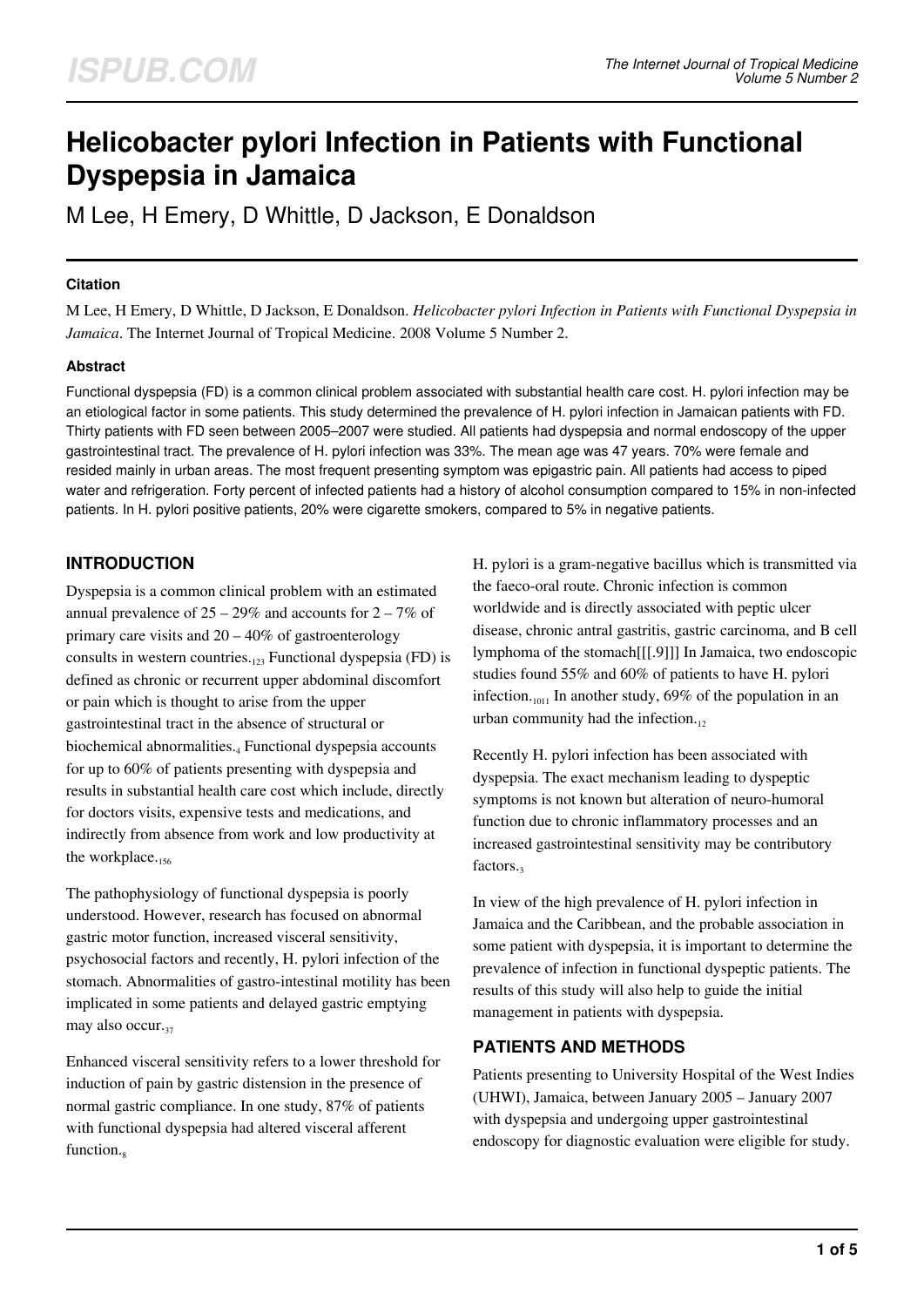All patients referred with dyspepsia were seen by a gastroenterologist. A clinical history and physical examination was performed. Patients requiring an upper gastrointestinal endoscopy for further evaluation had the procedure explained to them and an initial verbal consent obtained.

Inclusion criteria for patients in the study were the following; (a) adults,  $18 - 65$  years with dyspepsia – recurrent upper abdominal pain or discomfort; b) no antiinflammatory, analgesic or acid suppressing medications for at least one month, c) negative previous investigations for dyspepsia and (d) normal upper gastrointestinal endoscopy. Patients were excluded with the following; (a) moderate to severe cardio-pulmonary disease, b) abnormal upper endoscopy; c) upper GI bleeding.

Informed consent for the endoscopy was obtained by the endoscopist and the endoscopy nurse. In addition, a separate informed consent was obtained from all patients prior to inclusion in the study by another physician, who also completed the questionnaire.

Endoscopy was performed by a gastroenterologist or gastroenterology resident supervised by a gastroenterologist, using a thin Olympus (GIF V; GIF-100) forward viewing endoscope. Local pharyngeal anaesthesia with 10% lignocaine spray was used in all patients and when necessary sedation with 5 – 10 mg intravenous midazolam. Routine evaluation of the oesophagus, stomach and proximal duodenum was performed and any abnormalities noted.

For patients fulfilling the criteria for inclusion in the study, testing for H. pylori was performed at upper GI endoscopy. Two biopsies from the stomach; one from the antrum within two to three centimeters of the pylorus and another taken from the body of the stomach were obtained and tested for H. pylori by the rapid urease test (CLO Test). The result of the rapid urease test (CLO Test, Trimed Laboratories, Draper, Utah) was read by the gastrointestinal nurse, who was blinded to the patient's history and findings and confirmed by a physician (gastroenterology resident or consultant).

Post-endoscopy all patients were interviewed regarding the use of alcohol, tobacco, marijuana and recent drug intake. Several social and home environmental factors including diet, availability of in–house piped water, electricity, and refrigeration were documented.

Following the endoscopy, the findings were discussed with

the patient and further management recommended by the gastroenterologist. On subsequent follow-up, the result of the H. pylori test was discussed and treatment initiated for H. pylori infection as appropriate.

## **RESULTS**

There were thirty (30) patients enrolled in the study. The majority were females(73%). The mean age was 47 years with a range of 24 to 76 years. Most of the patients were from urban areas in the parishes of Kingston and St. Andrew (43%) and St Catherine (36%). Twenty one percent (21%) of patients were from rural areas.

The most common presenting symptom was epigastric pain which was present in 76%. Only a minority of patients presented with bloating, nausea, early satiety, vomiting or excessive belching. 23% of patients consumed alcohol regularly while 10% were cigarette smokers. All patients had piped water and refrigeration.

Ten (33%) of thirty (30) patients, tested positive for H. pylori. In patients who tested positive for H. pylori, 70% were females compared with 75% of those negative for infection. In infected patients, the mean age was 49 years with a range of 24 to 75 years. 80% were from urban areas in Kingston and St Catherine. The most common presenting symptom was epigastric pain (80%). The next most common symptom was nausea (20%). Forty percent 40% of these patients had a history of regular alcohol consumption compared to 15% in non-infected patients. In H. pylori positive patients, 20% were cigarette smokers, compared to 5% in negative patients.

In the subgroup of patients negative for H. pylori, the mean age was 45 years with a range of 24 to 75 years. 80% were from urban areas in Kingston and St Catherine. The most common presenting symptom was epigastric pain (90%). Bloating was present in 15% and 10% complained of early satiety.

# **DISCUSSION**

H. pylori infection can be confirmed by endoscopic and nonendoscopic methods. In patients with a clinical indication for upper gastrointestinal endoscopy, biopsy specimens are obtained for testing. A characteristic feature of H. pylori is its marked production of urease and this is utilized in the urease test. $_{10}$  The rapid urease test (CLO test) is simple, accurate and relatively inexpensive with specificity of 100% and sensitivity of  $90\%$ .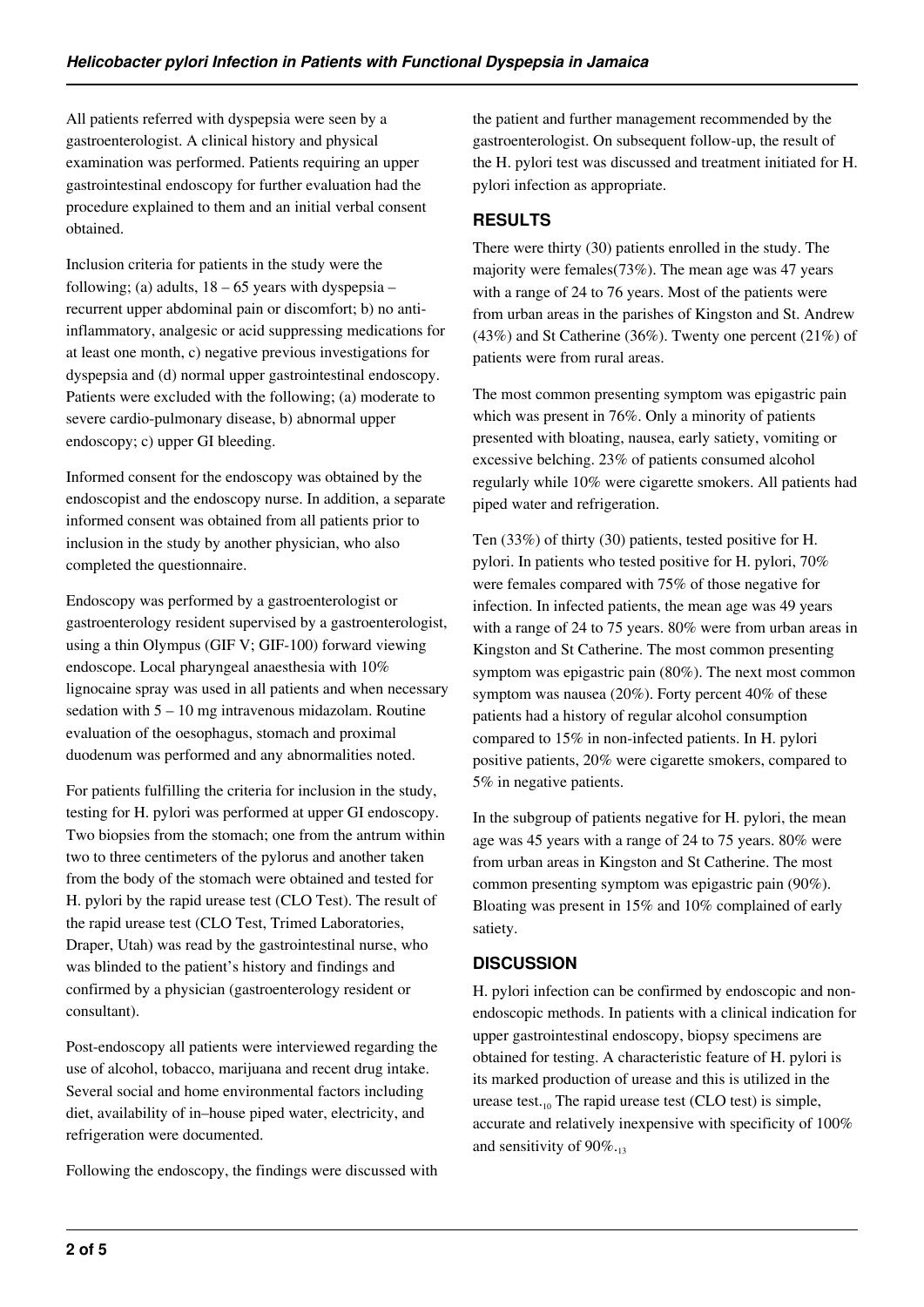In patients presenting with dyspepsia, peptic ulcer disease is found in approximately  $15 - 25\%$  of cases, gastroesophageal reflux disease in 5 – 15% and malignancy (esophageal or gastric) in less than  $2\%$ .<sub>5</sub> Upper endoscopy is the investigation of choice in patients with dyspepsia. Patients without obvious structural lesions are classified as functional dyspepsia. There are no diagnostic tests for functional dyspepsia. As a result, diagnosis is made from a characteristic clinical history and exclusion of other causes of dyspepsia.

There is an association between H. pylori infection and dyspepsia. In a meta-analysis of 23 studies the rate of infection in patients with functional dyspepsia was 55%. There was also an increased risk  $(1.5 – 2)$  of dyspepsia in people infected with H. pylori compared to controls without infection.<sub>14</sub> In the present study 33% of patients with functional dyspepsia had H. pylori infection.

The association of alcohol consumption and cigarette smoking in this study is of interest. However, the number of patients was small and thus a definitive conclusion cannot be made. In a prior endoscopic study on H. pylori in Jamaica, there was no association between these factors and infection. $\mathbf{u}_0$  These associations require further study in functional dyspepsia in this population. In the present study, 79% of patients were from urban areas and 21% from rural areas. This finding is similar to a previous endoscopic study. $_{10}$ 

Eradication of H. pylori in infected patients with functional dyspepsia is associated with significant long term improvement of symptoms compared to placebo in most studies.1516 A meta-analysis of H. pylori eradication in functional dyspepsia showed a significant reduction in symptoms.17 Guidelines have endorsed a test and treat approach as a safe, efficient and cost effective strategy in patients under 50 years with functional dyspepsia without alarm symptoms. $_{21819}$  Treatment of positive cases is also associated with other long term benefits including prevention of peptic ulcer disease and its complications and possible prevention of gastric carcinoma. It has been recommended in developed countries that testing for H. pylori and treating positive cases is cost effective.<sub>17</sub>

The management of patients with dyspepsia should be individualized. Endoscopy is indicated in patients over 50 years, in those with alarm features and those who have failed previous therapy. In young patients testing and treating for H. pylori may be cost effective with short term and long

term benefits.

### **ACKNOWLEDGMENT**

The authors thank Nurse P. Hall for her valuable assistance with the study

Potential Financial Conflicts of Interest: The authors have no financial conflicts of interest associated with this work

## **CORRESPONDENCE TO**

Dr. Michael G. Lee, Department of Medicine, University of the West Indies, Kingston 7, Jamaica, WI phone 1876 9777572; fax 1876 9789416 e-mail: michael.lee@uwimona.edu.jm

#### **References**

1. Talley NJ, Stanghellani V, Heading RC, et al. Functional gastroduodenal disorders. Gut 1999; 45(11):37 – 42. 2. Tougas G, Chen Y, Hwang P, et al. Prevalence and impact of upper gastrointestinal symptoms in the Canadian population: findings from the DIGEST study. Am J Gastroenterol 1999;94:2845-2854. 3. Marshall JK, Armstrong D, O'Brien BJ. Test and treat strategies for Helicobacter pylori in uninvestigated dyspepsia: A Canadian economic analysis. Can J Gasteroenterol 2000;14:379-388. 4. Hunt RH, Fallone C, van Zanten SV, et al. Etiology of dyspepsia: Implications for empirical therapy. Can  $\overline{J}$ Gasteroenterol 2002;16:635-641. 5. American Gastroenterological Association. AGA Technical Review: Evaluation of Dyspepsia. Gastroenterol. 1998;114:582-595. 6. Lee MG. Dyspepsia. Review of management options. West Indian Medical Journal. 2004;53:188 – 190. 7. Thomson ABR. The dyspepsia alphabet: DU, GU, NERD, NUD/FD and UD. Can J Gastroenterol. 2001;15:490-495. 8. Mertz H, Fullerton S, Naliboff B, Mayer EA. Symptoms and visceral perception in severe functional and organic dyspepsia. Gut, 1998;42(6):814-822. 9. Lee MG, Arthurs M, Smikle MF, et al. Antibiotic sensitivity of Helicobacter pylori in Jamaica. West Indian Med J. 2004;53:374– 377. 10. Lee MG, Arthurs M, Terry SI, et al. Helicobacter pylori in patients undergoing upper endoscopy in Jamaica. West Indian Med J 1994;43:84 - 86. 11. Hisada M, Lee MG, Hanchard B, et al. Characteristics of Helicobacter pylori infection in Jamaican adults with gastrointestinal symptoms. Journal of Clinical Microbiology. 2001;39:212-216. 12. Lindo JF, Lyn-Sue AE, Palmer CJ, et al. Seroepidemiology of Helicobacter pylori infection in a Jamaican community. Trop Med and International Health. 1999;4:1–5. 13. Lee MG, Barrow KO, Edwards CN. Helicobacter pylori infection in the Caribbean: Update in management. West Indian Med J 2001;50:8-10. 14. Jaakkimainen RL, Boyle E, Tudiver F. Is Helicobacter pylori associated with non-ulcer dyspepsia and will eradication improve symptoms? A meta-analysis. Brit Med J 1999;319:1040-1044

15. McColl K, Murray L, El-Omar E, et al. Symptomatic benefit from eradicating Helicobacter pylori infection in patients with nonulcer dyspepsia. N Engl J Med 1998;339: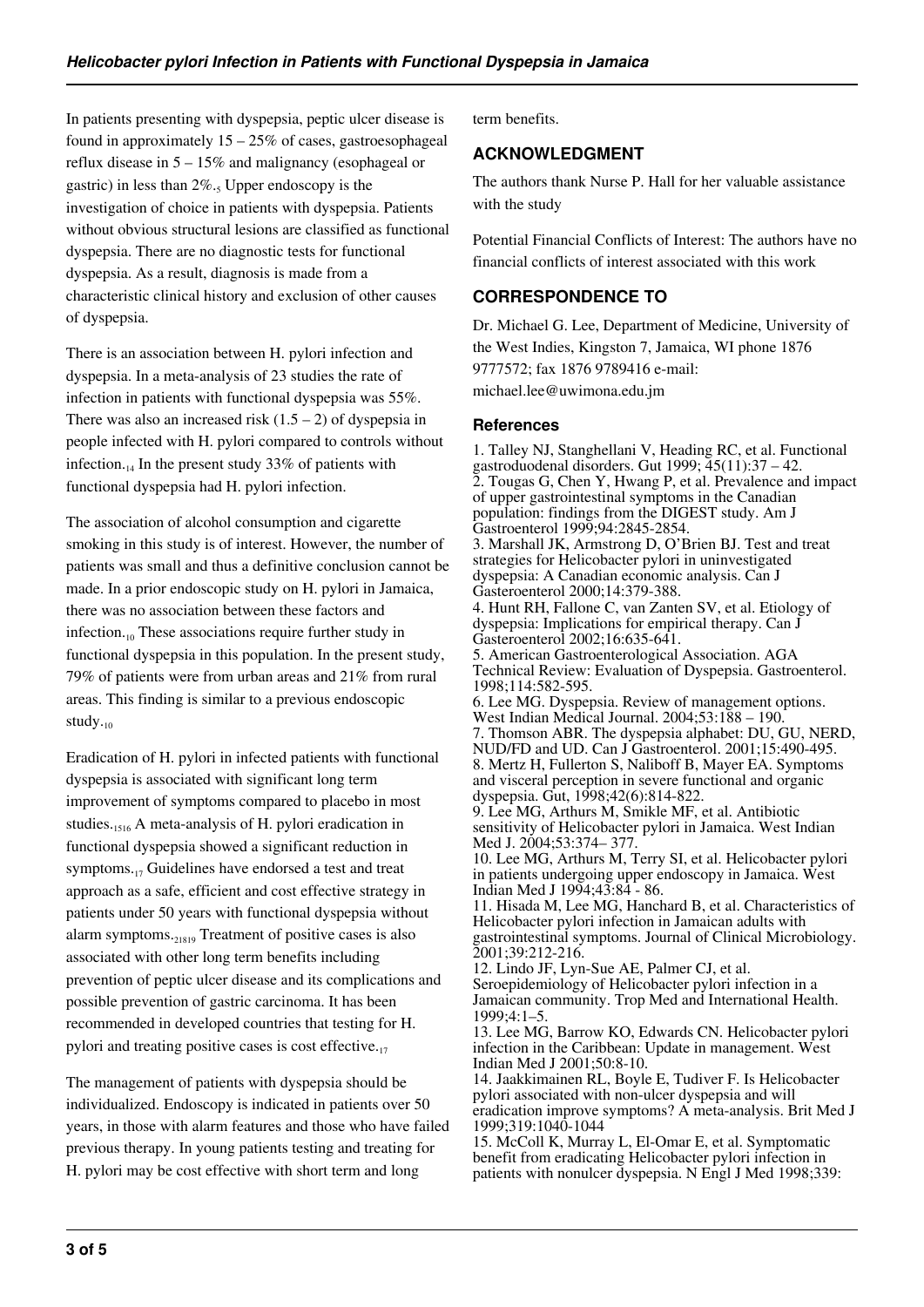1869-1874.

16. Chiba N, Veldhuyzen van Zanten S, Sinclair P, et al. Treating Helicobacter pylori infection in primary care patients with uninvestigated dyspepsia: The Canadian adult dyspepsia empiric treatment- Helicobacter pylori positive (CADET-Hp) randomised controlled trial. Brit Med J 2002;324:1012-1016.

17. Moayyedi P, Soo S, Deeks J, et al. Systematic review and economic evaluation of Helicobacter pylori eradication treatment for non-ulcer dyspepsia. Brit Med J

2000;321:659-664.

18. Heaney A, Collins JSA, Watson RGP, et al. A prospective randomised trial of a "test and treat" policy versus endoscopy based management in young Helicobacter pylori positive patients with ulcer-like dyspepsia, referred to a hospital clinic. Gut 1999;45:186-190.

19. European Helicobacter pylori study group. Current European concepts in the management of Helicobacter pylori infection. The Maastricht Consensus Report. Gut, 1997;41:8-13.